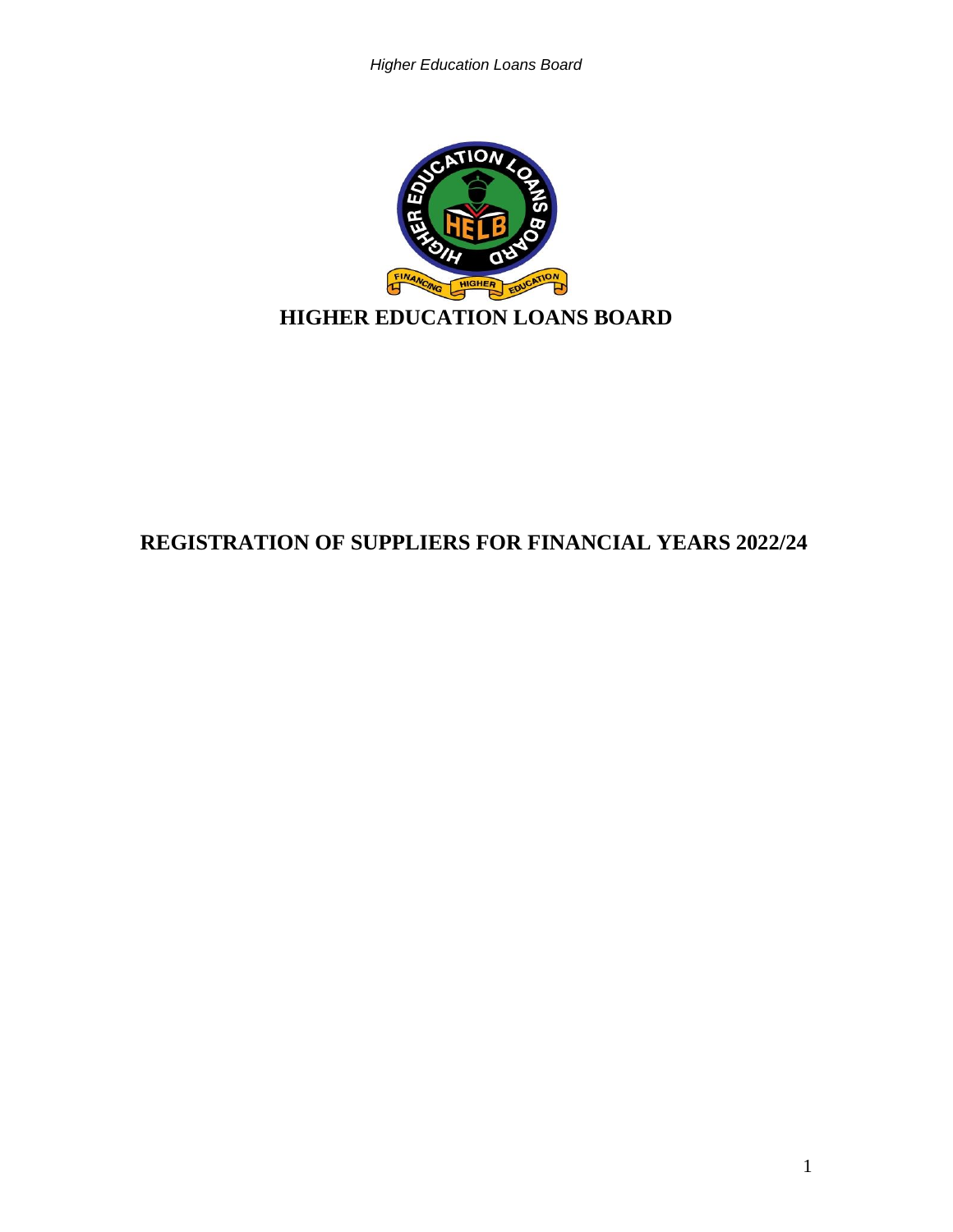

#### REGISTRATION OF SUPPLIERS OF GOODS, WORKS AND SERVICES AND UPDATING OF THE SUPPLIERS' LIST

The Higher Education Loans Board intends to update its Register of suppliers for the provision of various goods, works and services for the financial year 2022/2024. Interested eligible suppliers are invited to apply for registration, indicating the category of goods, works or services they wish to apply for. Suppliers currently in the HELB's data base who wish to be retained are required to apply and submit up to date information required in the registration of suppliers' document.

| <b>Category A- Supplies</b>              |                                           |                     |  |  |  |  |  |
|------------------------------------------|-------------------------------------------|---------------------|--|--|--|--|--|
| <b>Reference Number</b>                  | Category                                  | <b>Target Group</b> |  |  |  |  |  |
| HELB/01/2022-2024                        | Supply of drinking water, disposable      | <b>Open</b>         |  |  |  |  |  |
|                                          | cups and water dispensers                 |                     |  |  |  |  |  |
| HELB/02/2022 - 2024                      | Supply and maintenance of firefighting    | <b>AGPO Group</b>   |  |  |  |  |  |
|                                          | equipment                                 |                     |  |  |  |  |  |
| HELB/03/2022 - 2024                      | Supply and maintenance of carpets,        | <b>AGPO Groups</b>  |  |  |  |  |  |
|                                          | upholstery, curtains, blinds and related  |                     |  |  |  |  |  |
|                                          | items                                     |                     |  |  |  |  |  |
| HELB/04/2022 - 2024                      | Supply of newspapers, journals,           | <b>AGPO Groups</b>  |  |  |  |  |  |
|                                          | periodicals, and magazines                |                     |  |  |  |  |  |
| HELB/05/2022 - 2024                      | Supply of Calling airtime                 | <b>AGPO Groups</b>  |  |  |  |  |  |
| HELB/06/2022 - 2024                      | Supply and repair of assorted electrical  | <b>Open</b>         |  |  |  |  |  |
|                                          | fittings and lighting materials           |                     |  |  |  |  |  |
| HELB/07/2022 - 2024                      | Supply of staff uniforms                  | <b>AGPO Groups</b>  |  |  |  |  |  |
| HELB/08/2022-2024                        | Supply of computer software               | <b>Open</b>         |  |  |  |  |  |
| HELB/09/2022 - 2024                      | Supply and installation of computer       | AGPO Groups-        |  |  |  |  |  |
|                                          | network accessories                       | ICT registered      |  |  |  |  |  |
|                                          |                                           | firms               |  |  |  |  |  |
| HELB/10/2022 - 2024                      | Supply of office furniture and fittings   | <b>AGPO Groups</b>  |  |  |  |  |  |
| HELB/11/2022 - 2024                      | Supply of office equipment                | <b>AGPO Groups</b>  |  |  |  |  |  |
| HELB/12/2022 - 2024                      | Supply and installation of adjustable     | <b>Open</b>         |  |  |  |  |  |
|                                          | steel shelving storage bins               |                     |  |  |  |  |  |
| <b>Category B- Provision of Services</b> |                                           |                     |  |  |  |  |  |
|                                          |                                           |                     |  |  |  |  |  |
| HELB/13/2022 - 2024                      | Provision of professional debt collection | <b>Open</b>         |  |  |  |  |  |
|                                          | services                                  |                     |  |  |  |  |  |
| HELB/14/2022 - 2024                      | Provision of security printing services   | Open                |  |  |  |  |  |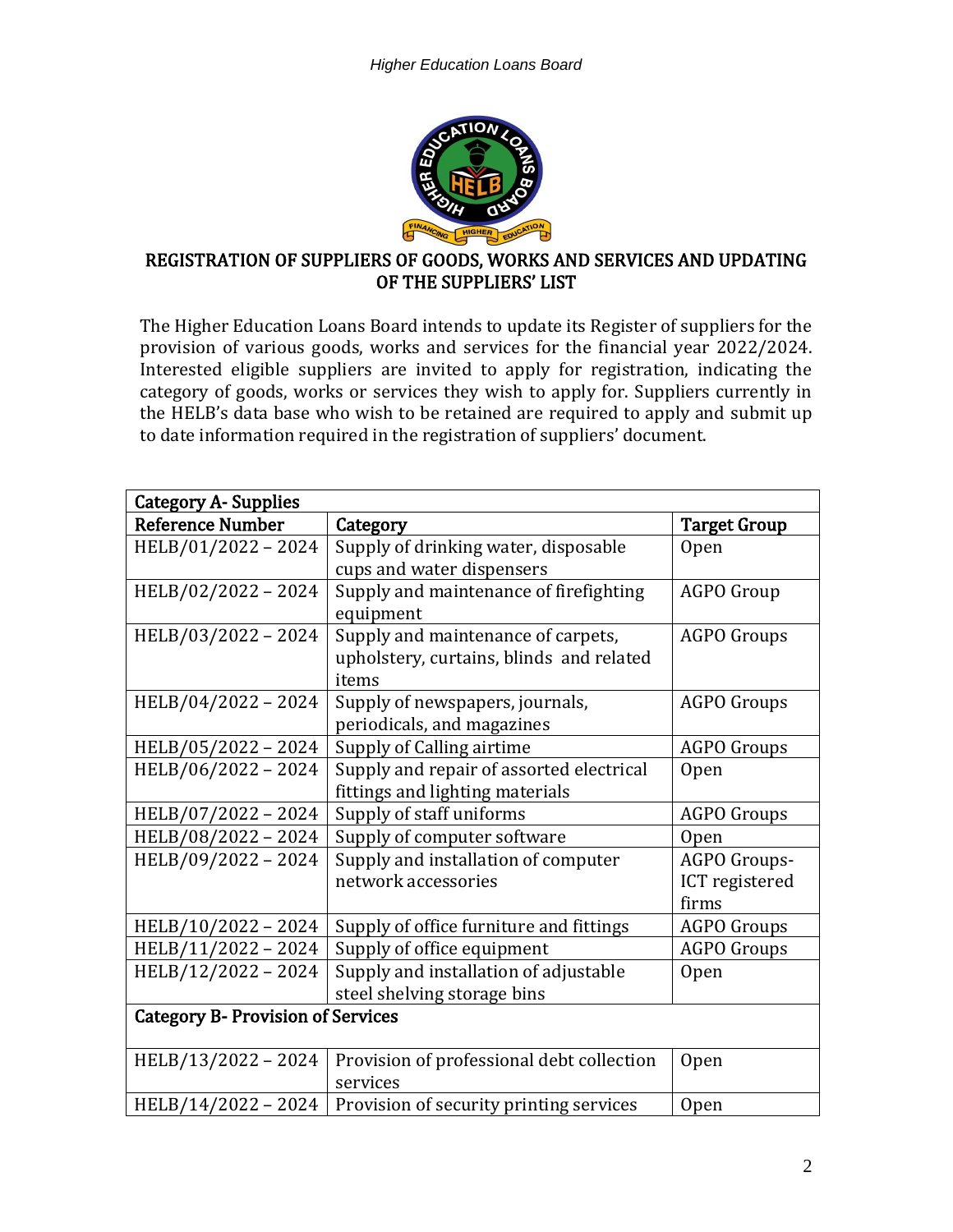| HELB/15/2022 - 2024 | Provision of research and survey<br>services.                                                                                                                           | <b>Open</b>                                          |
|---------------------|-------------------------------------------------------------------------------------------------------------------------------------------------------------------------|------------------------------------------------------|
| HELB/16/2022 - 2024 | Provision of car hire and taxi services<br>(saloons, vans, minibuses).                                                                                                  | <b>Open</b>                                          |
| HELB/17/2022 - 2024 | Provision of Air travel agency services                                                                                                                                 | AGPO Groups-<br><b>IATA</b> registered<br>firms only |
| HELB/18/2022 - 2024 | Provision of Decoration services for<br>exhibition/trade fair stands                                                                                                    | <b>AGPO</b>                                          |
| HELB/19/2022 - 2024 | General building contractors and<br>building renovators-small works                                                                                                     | Open                                                 |
| HELB/20/2022 - 2024 | Provision of repair of plumbing works<br>and related maintenance services                                                                                               | <b>Open</b>                                          |
| HELB/21/2022 - 2024 | Provision of HR training                                                                                                                                                | Open                                                 |
| HELB/22/2022 - 2024 | Provision of HR Recruitment services                                                                                                                                    | Open                                                 |
| HELB/23/2022 - 2024 | Provision of HR Consultancy services                                                                                                                                    | Open                                                 |
| HELB/24/2022 - 2024 | Provision of general consultancy<br>services                                                                                                                            | <b>Open</b>                                          |
| HELB/25/2022 - 2024 | Provision of dry-cleaning services                                                                                                                                      | <b>Open</b>                                          |
| HELB/26/2022 - 2024 | Repair of office furniture                                                                                                                                              | <b>Open</b>                                          |
| HELB/27/2022 - 2024 | Provision of auctioneering services                                                                                                                                     | <b>Open</b>                                          |
| HELB/28/2022 - 2024 | Provision of organization and                                                                                                                                           | <b>Open</b>                                          |
|                     | management of events and promotional                                                                                                                                    |                                                      |
|                     | services                                                                                                                                                                |                                                      |
| HELB/29/2022 - 2024 | Provision of production and printing<br>Services for Magazines, brochures,<br>Annual Reports publications and other<br>information education communication<br>materials | <b>Open</b>                                          |
| HELB/31/2022 - 2024 | Provision of production services for<br>promotional materials including<br>banners, billboards, tents, and branded<br>apparel including T-shirts, caps among<br>others  | <b>Open</b>                                          |
| HELB/32/2022-2024   | Provision of Asset Valuation, scanning                                                                                                                                  | Open                                                 |
|                     | and tagging services                                                                                                                                                    |                                                      |
| HELB/33/2022 - 2024 | Provision of Actuarial services                                                                                                                                         | 0 <sub>pen</sub>                                     |
| HELB/34/2022 - 2024 | Provision of Fundraising (Resource<br>Mobilization) services                                                                                                            | Open                                                 |
| HELB/35/2022 - 2024 | Provision of legal services                                                                                                                                             | Open                                                 |
| HELB/36/2022 - 2024 | Provision of External Audit Quality<br><b>Assessment Services</b>                                                                                                       | Open                                                 |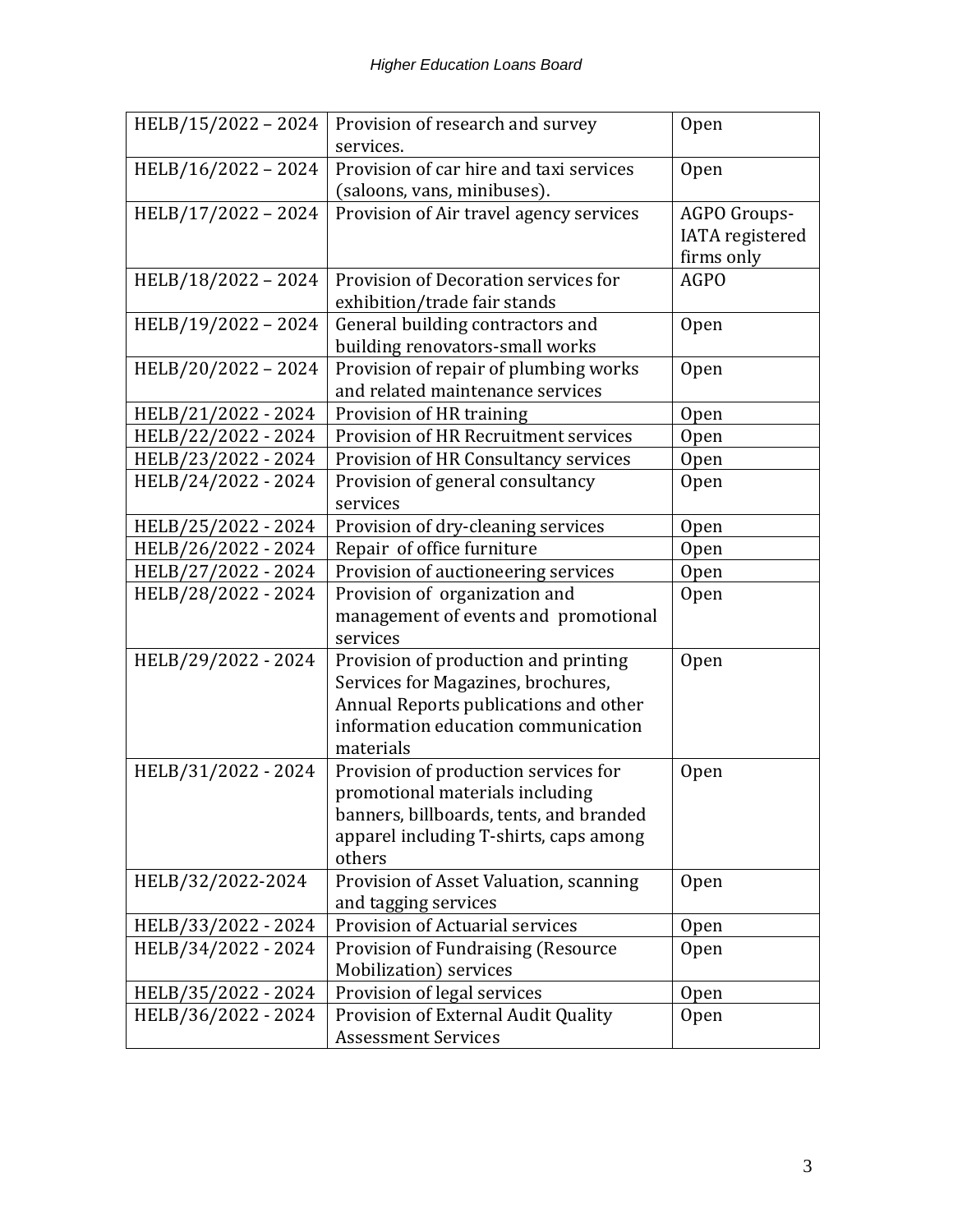Interested and eligible firms may obtain further information and inspect the registration document at the Procurement office on 18th floor of Anniversary Towers, University Way, Nairobi during normal working hours or view and download the respective detailed registration advert and registration document from our website [www.helb.co.ke/procurement/tenders o](http://www.helb.co.ke/procurement/tenders)r [https://tenders.go.ke.](https://tenders.go.ke/) All bidders interested in participating in the tender must notify HELB of their participation in the tender by emailing their contact details to [procurement@helb.co.ke](mailto:procurement@helb.co.ke) in case of any further tender addendum.

Completed registration documents, in a plain sealed envelope, clearly marked "REGISTRATION OF SUPPLIERS FOR FINANCIAL YEAR 2022/2024" and bearing the respective REFERENCE NUMBER & CATEGORY but no indication of the applicant, should be deposited in the tender box at **Anniversary Towers, 18th floor** lift lobby along University Way or sent by post to:

> The C.E.O & Board Secretary Higher Education Loans Board P. O. Box 69489 – 00400 Nairobi

so as to reach not later than 5<sup>th</sup> July 2022 at 11.00 a.m.

#### C.E.O & Board Secretary HIGHER EDUCATION LOANS BOARD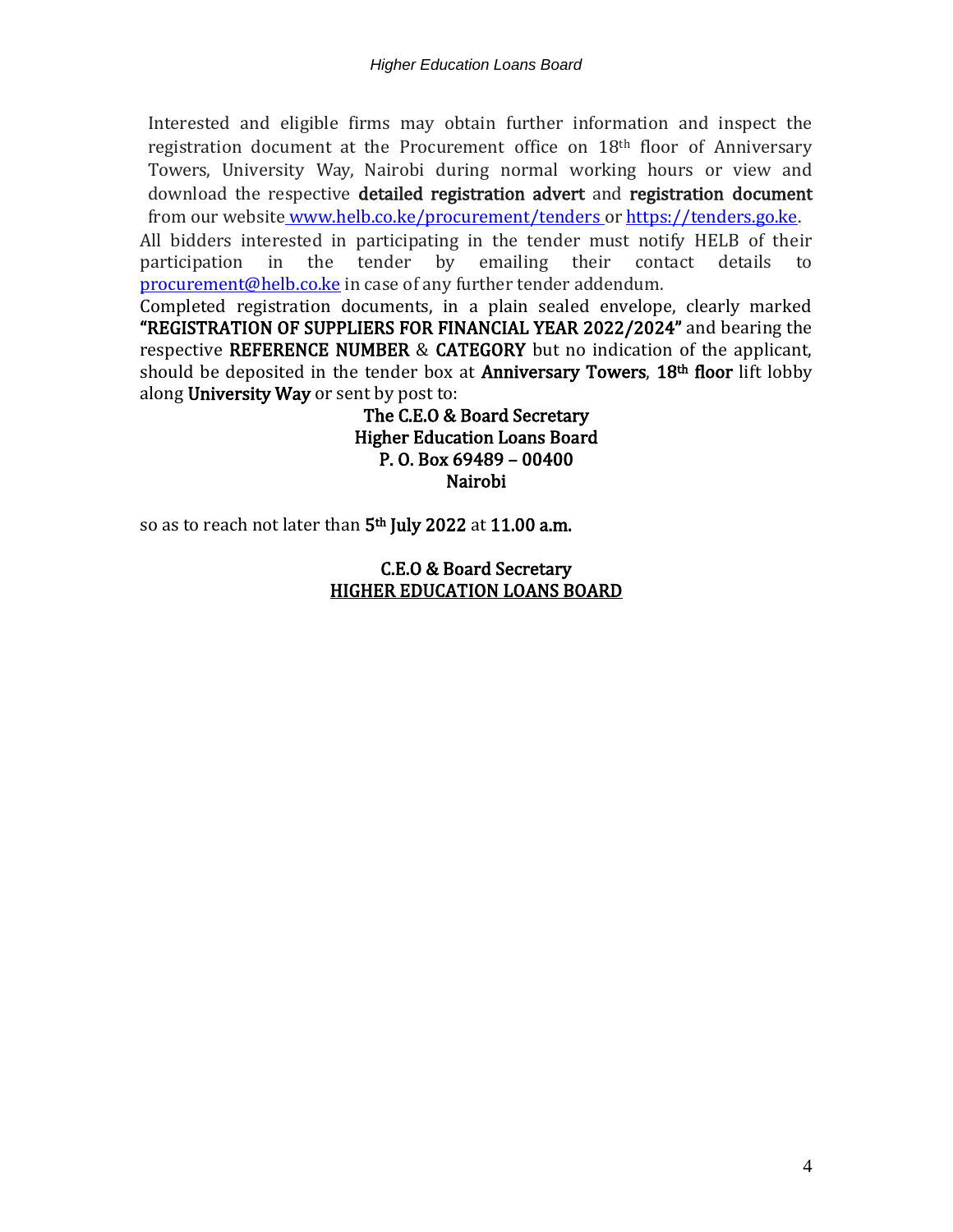### *GENERAL INSTRUCTIONS*

- 1. You are requested to provide all the general information as per the prequalification document.
- 2. The Board attaches great importance to correct information given. If the information given is found to be incorrect in any respect, the applicant shall be rendered ineligible for registration.
- 3. The Board reserves the right to visit and inspect business premises of all the applicants to verify the information provided.
- 4. This document is eligible for one category only.
- 5. All information provided will be treated as confidential.
- 6. Your prequalification document should be submitted spiral/velo binded and properly page numbered. The Board shall not be responsible for loss of documents not bound/loose.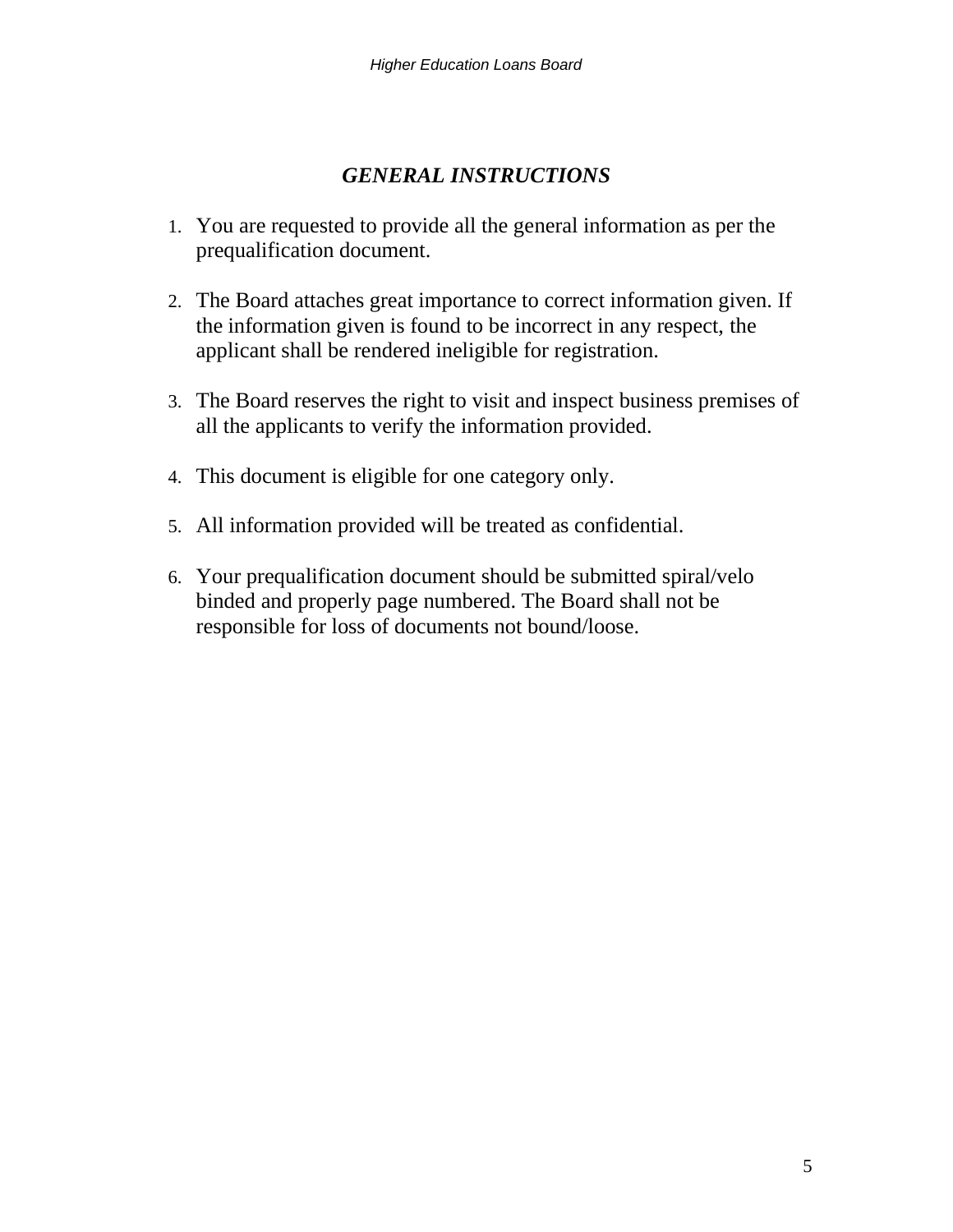# *REGISTRATION INSTRUCTIONS*

### *1.1 Introduction*

The Higher Education Loans Board would like to invite interested candidates who must qualify by meeting the set criteria as provided by HELB to perform the contract for the supply and delivery of goods, works and services.

### *1.2Prequalification Objective*

The main objective is to supply and deliver assorted items and also provide services and works under relevant tenders/quotations to HELB as and when required during the stated period.

### *1.3 Invitation of prequalification*

Suppliers registered with Registrar of Companies under the Laws of Kenya in respective services are invited to submit their prequalification documents to the CEO & Board Secretary so that they may be prequalified for submission of a quotation/tender for the provision of the goods, works and services.

## *1.4Experience*

Prospective suppliers and contractors must have carried out successful delivery of similar services to Government/Corporate/institutions of similar size. Potential suppliers/contractors must demonstrate the willingness and commitment to meet the prequalification criteria.

#### *1.5Additional Information*

HELB reserves the right to request submission of additional information from prospective bidders.

*1.6* Request for quotations/tenders will be made available only to those bidders whose qualifications are accepted by HELB after meeting all the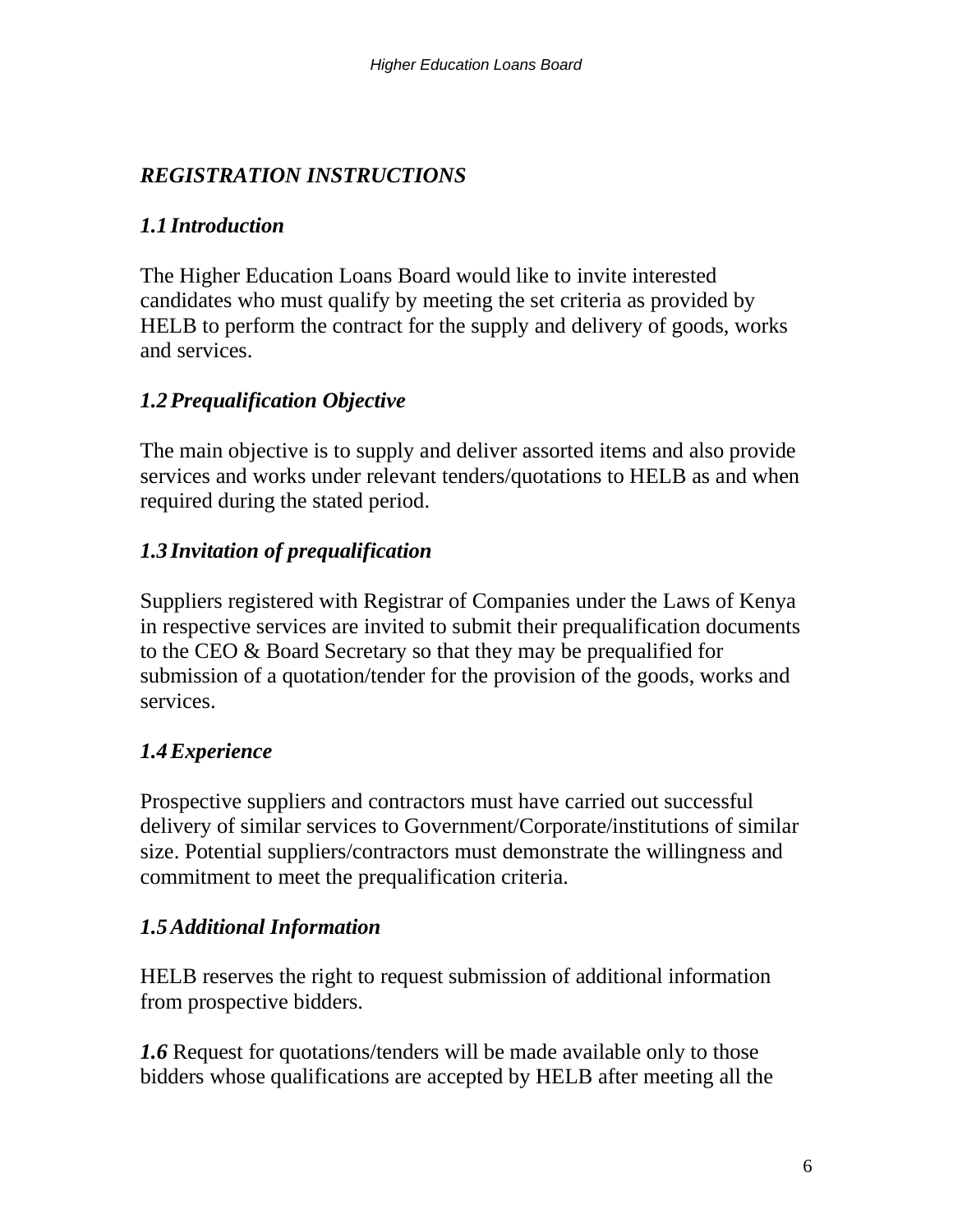mandatory criteria and scoring 60% and above in the detailed technical evaluation.

# **2. BRIEF CONTRACT REGULATIONS/GUIDELINES**

### *2.1 Contract price*

The contract shall be of unit price type or cumulative of computed unit price and quantities required. Quantities may increase or decrease as determined by demand within the Procuring Entity. Prices quoted shall be fixed and shall be inclusive of all delivery charges.

### *2.2 Payments*

All deliveries for goods, works or services shall be on a credit of a minimum of thirty (30) days or as may be stipulated in the contract agreement.

# *3. PREQUALIFICATION DATA INSTRUCTIONS*

*3.1* The attached questionnaire forms described are to be completed by prospective suppliers/contractors who wish to be prequalified for submission of tender for the specific tender.

*3.1.1* The prequalification application forms which are not filled out completely and submitted in the prescribed manner will not be considered. All the documents that form part of the proposal must be written in English and indelible.

# **3.2 QUALIFICATION**

**3.2.1** It is understood and agreed that the prequalification data on prospective bidders is to be used by HELB in determining, according to its sole judgment and discretion, the qualifications of prospective bidders to perform in respect to each tender item/category as described by the client.

*3.2.2* Prospective bidders will not be considered qualified unless in the judgment of HELB they possess capability, experience, qualified personnel available and suitability of equipment and net current assets or working capital sufficient to satisfactorily execute the contract for goods/services.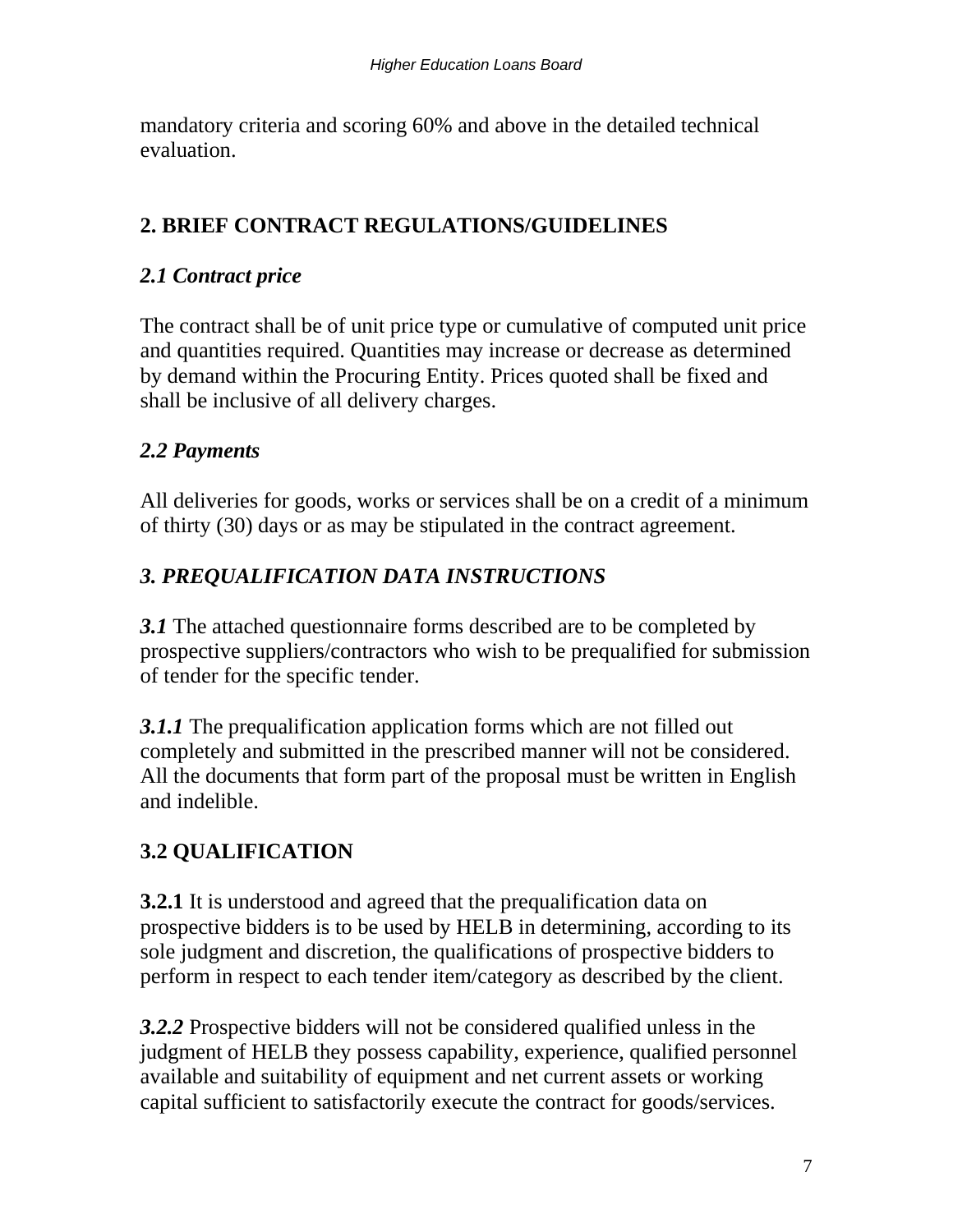# **3.3 ESSENTIAL CRITERIA FOR PREQUALIFICATION**

**3.3.1 (a)** Experience: Prospective bidders shall have at least 2 years' experience in the provision of the services and allied items in case of potential supplier/contractor should show competence, willingness and capacity to service the contract.

**(b)** Prospective providers should possess special experience and capability to deliver the services at short notice.

## **3.3.2 Personnel**

The suppliers/Contractors/Consultants shall provide pertinent information to demonstrate that they have qualified staff to carry out the assignment. CV's of the key personnel for individual or group to execute the contract must be indicated.

## **3.3.3 Financial Condition**

The supplier's financial condition will be determined by the latest financial statement submitted with the prequalification documents as well as letters of reference from previous performances. Potential suppliers/contractors will be prequalified on the satisfactory information given.

**3.3.4** Special consideration will be given to the financial resources available as working capital, taking into account the amount of uncompleted orders on contract and now in progress. Potential bidders shall provide evidence of financial capability to execute the contract.

#### **3.3.5 Past Performance**

Past performance will be given due consideration in prequalifying bidders. Letter of reference from past customers should be included.

## **3.4 Statement**

Application must include a sworn statement by the tenderer ensuring the accuracy of the information given.

## **3.5 Withdrawal of prequalification**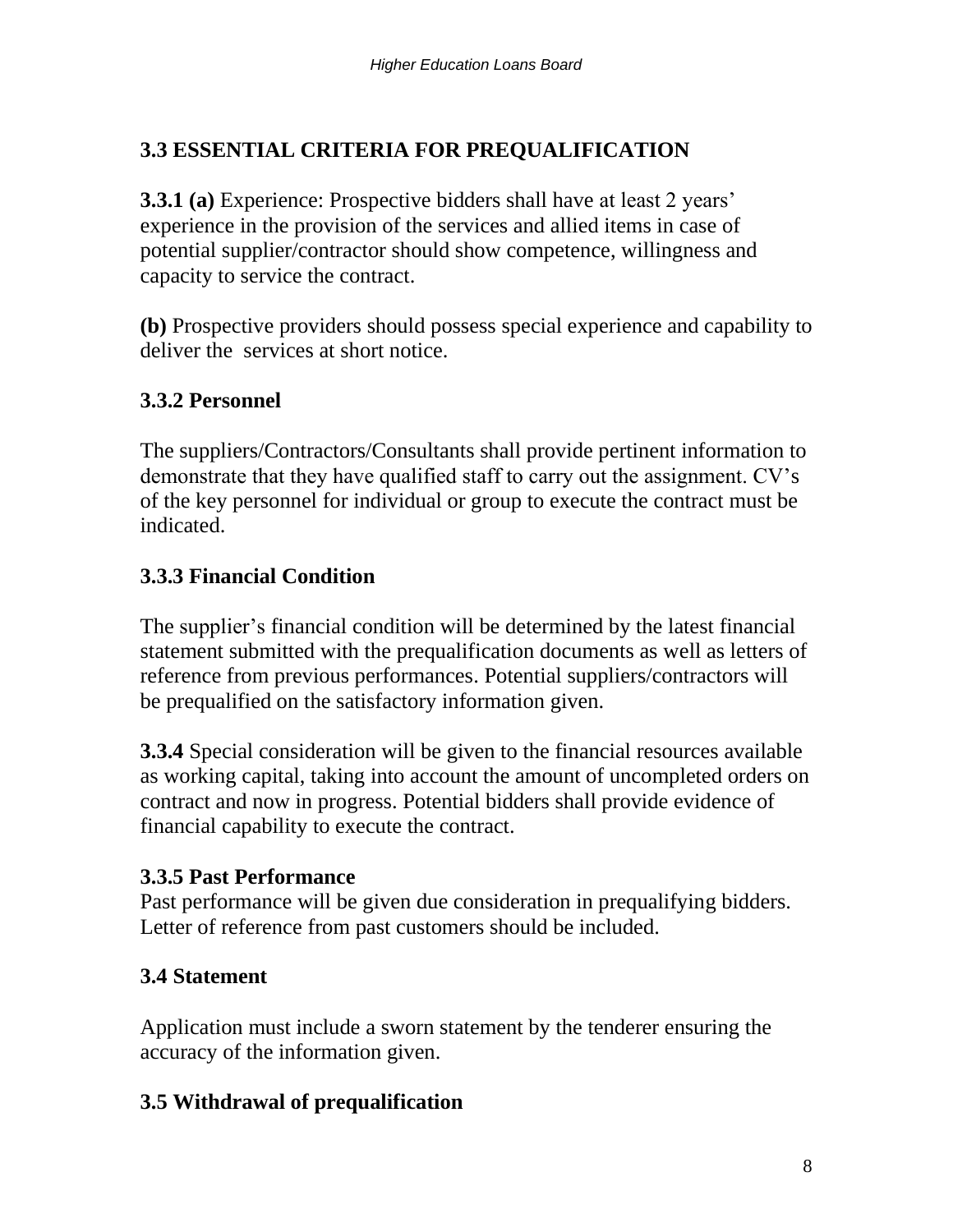Should a condition arise between the time the firm is prequalified to bid and the bid opening date which could substantially change the performance and qualification of the bidder or the ability to perform such as but not limited to bankruptcy, change of ownership or new commitments, HELB reserves the right to reject the tender from such a bidder even though they have been initially prequalified.

**3.6** The firm must have a fixed Business Premise and must be registered in Kenya with certificate of Registration, Incorporation/Memorandum and articles of Association, copies must be attached.

**3.6.1** The firm must show proof that it has paid all its statutory obligations and have a Valid Tax Compliance Certificate.

**3.6.2** Youth registered with the Treasury under Access to Government Procurement Opportunities must submit a copy of their AGPO registration certificate for the respective category.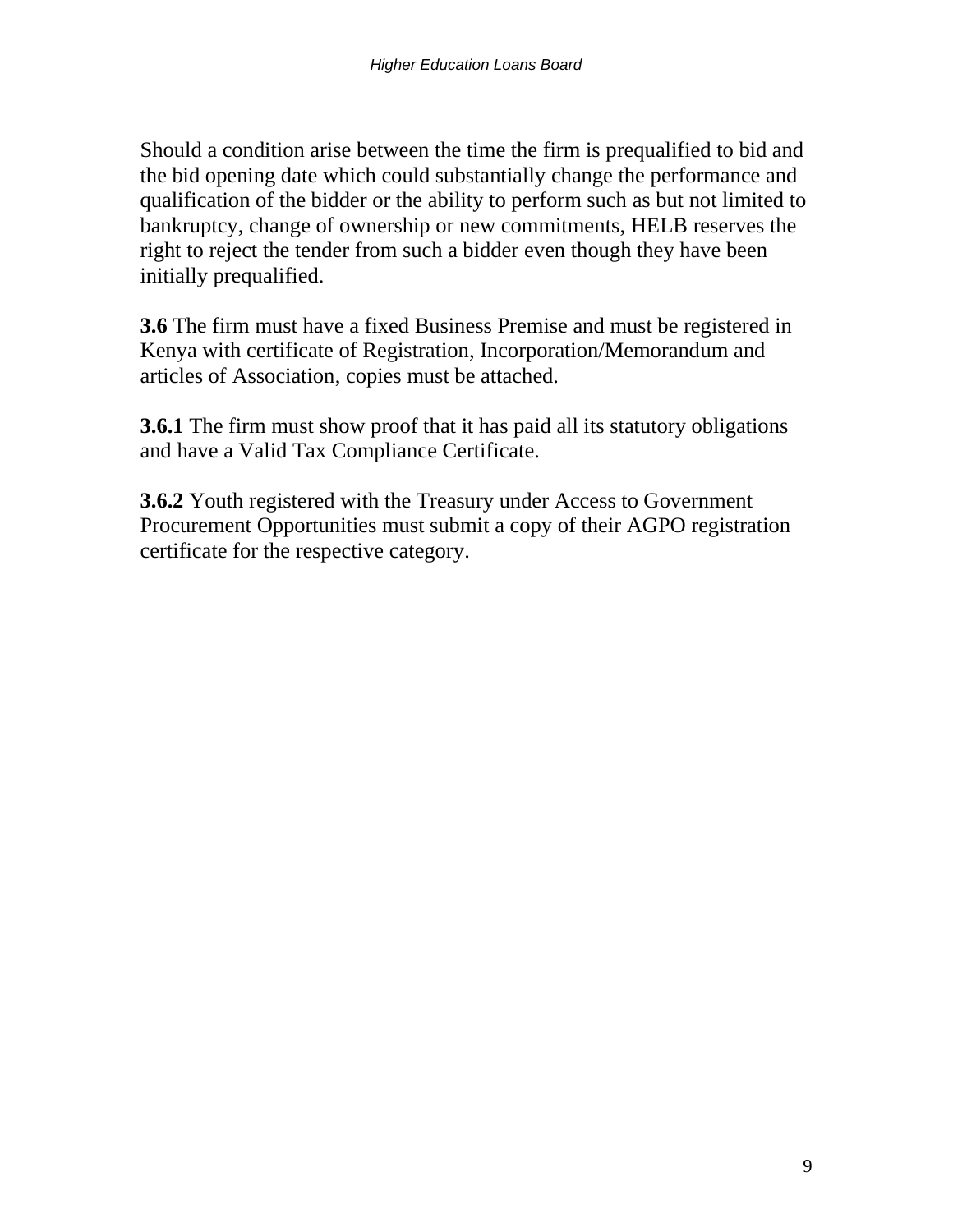# *PREQUALIFICATION REGISTRATION DOCUMENTATION* **(TENDER SUBMISSION REQUIREMENTS**)

All firms **should** provide copies of the following:-

- 1. Submit a copy of the **Certificate of Registration** mandatory.
- 2. Submit a copy of the **VAT/ PIN certificate** of the company mandatory.
- 3. Submit a copy of a **Valid Tax Compliance Certificate** from KRA mandatory
- 4. Submit a copy of the **current trade license/business permit** from local County - Mandatory for open category groups
- 5. Registration **certificate as a contractor by National Construction Authority** and other relevant authorities for Building works contractors – Mandatory if applicable for category
- 6. Submit a copy of the **comprehensive PSV insurance covers** for bidders applying for provision of hire of transport services mandatory
- 7. Submit a copy of the **AGPO certificate** registration for Reserved Groups category - Mandatory.
- 8. **Air travel firms** must be registered with **IATA** and any other relevant bodies - Mandatory.
- 9. Trainer firms should provide proof that they are registered with **NITA -** Mandatory
- 10.**Professionals** must submit **practicing certificates**
- 11.Submit **2 Letters of recommendation** from current clients/organizations where the company is providing similar services – At least 2 recommendation letters.
- 12.Submit your Company's profile and company manpower/staff capacity
- 13.Fill and submit the confidential business questionnaire.
- 14.Submit CV's for Senior Staff for consultancy services categories.
- 15.**Declaration** All firms must fill and sign the declaration form that they are not barred from participating in a procurement proceeding - **Mandatory**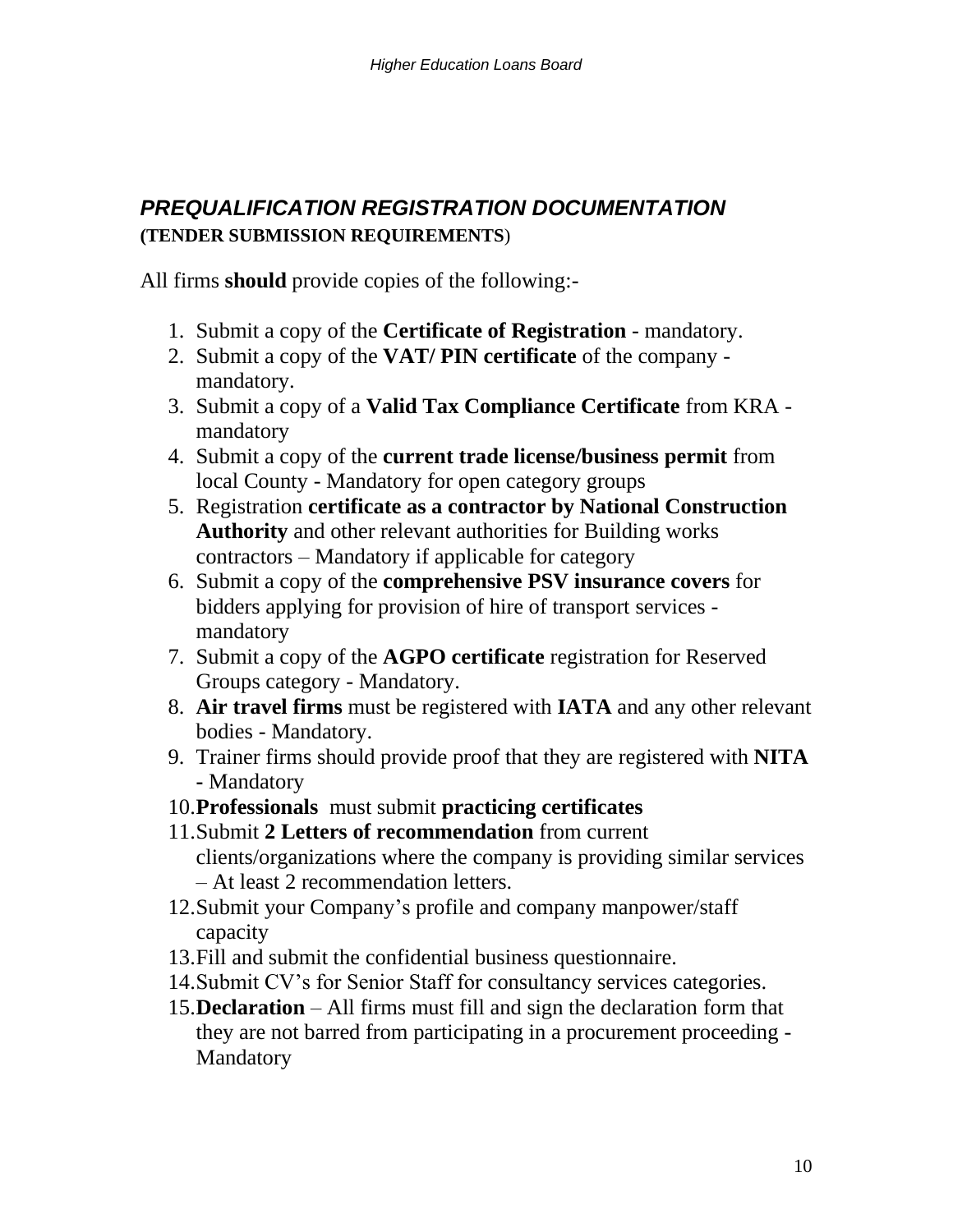# *CONFIDENTIAL BUSINESS QUESTIONNAIRE*

# *GENERAL INFORMATION*

| copy)                                              |
|----------------------------------------------------|
| Trade license (Mandatory for open category groups) |
| <b>VAT/PIN Certificate</b>                         |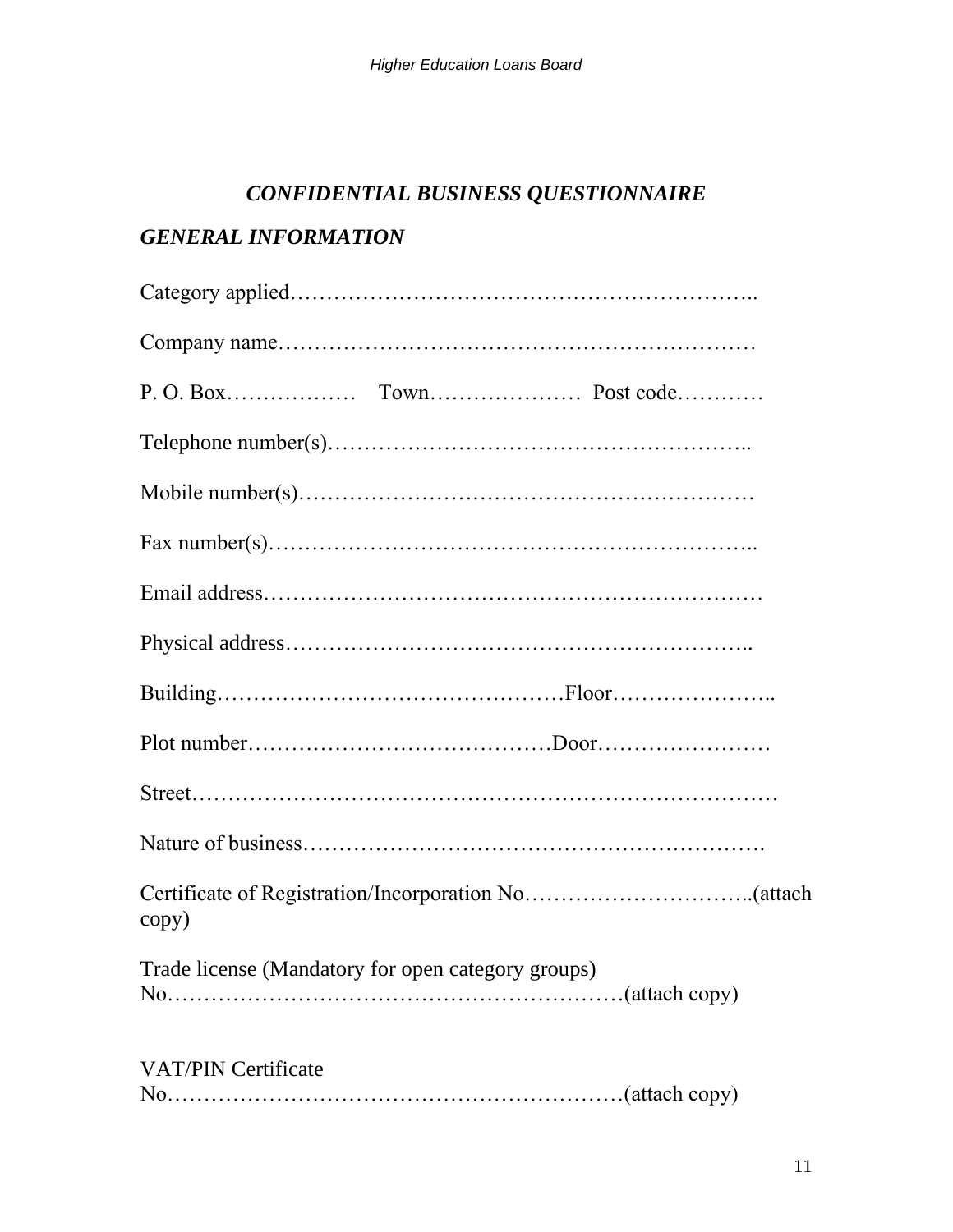| Tax Compliance certificate                                      |
|-----------------------------------------------------------------|
|                                                                 |
| <b>AGPO</b> Certificate                                         |
| IATA registration (for Air travel agency firms)                 |
| NITA registration (for training firms)                          |
| Comprehensive PSV insurance (for car hire firms)                |
| NCA registration (for construction firms)                       |
| Membership to professional bodies (for Air travel agency firms) |
| Contact persons:                                                |
|                                                                 |
|                                                                 |
|                                                                 |
| <b>COMPANY PROFILE</b> (submit a copy)                          |
| <b>A. Names of Directors:</b>                                   |
|                                                                 |
|                                                                 |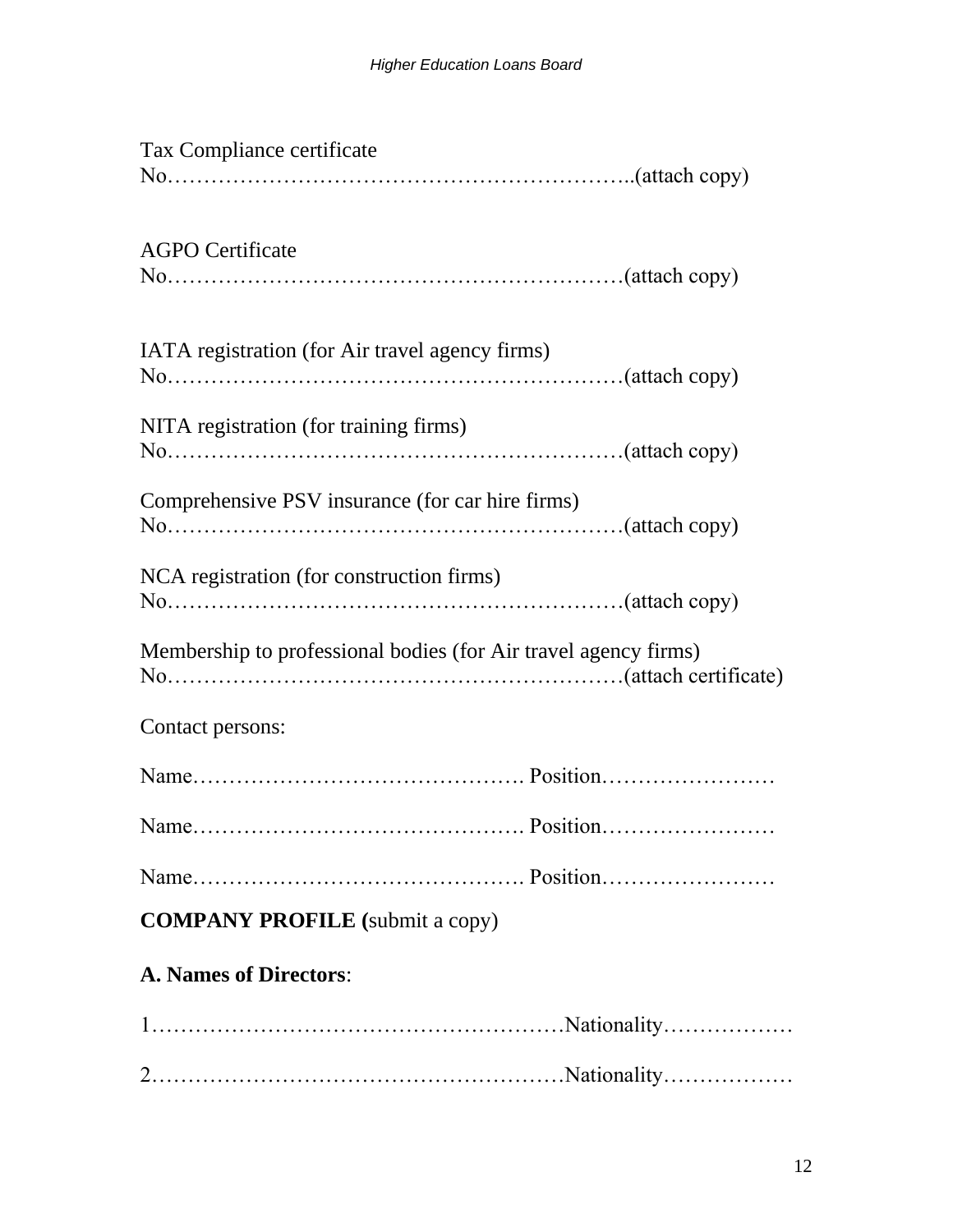## *B. Personnel*

| Number of staff |  |
|-----------------|--|
|                 |  |

|--|

Level of experience…………………………………………………………………..

### *C. Experience*

| No. of years the company has been in |  |
|--------------------------------------|--|
|                                      |  |

Volume of business transacted in the last 5 years…………………………………

#### Referees:

| Company rubber stamp: |
|-----------------------|

| Company rubber stamp: |
|-----------------------|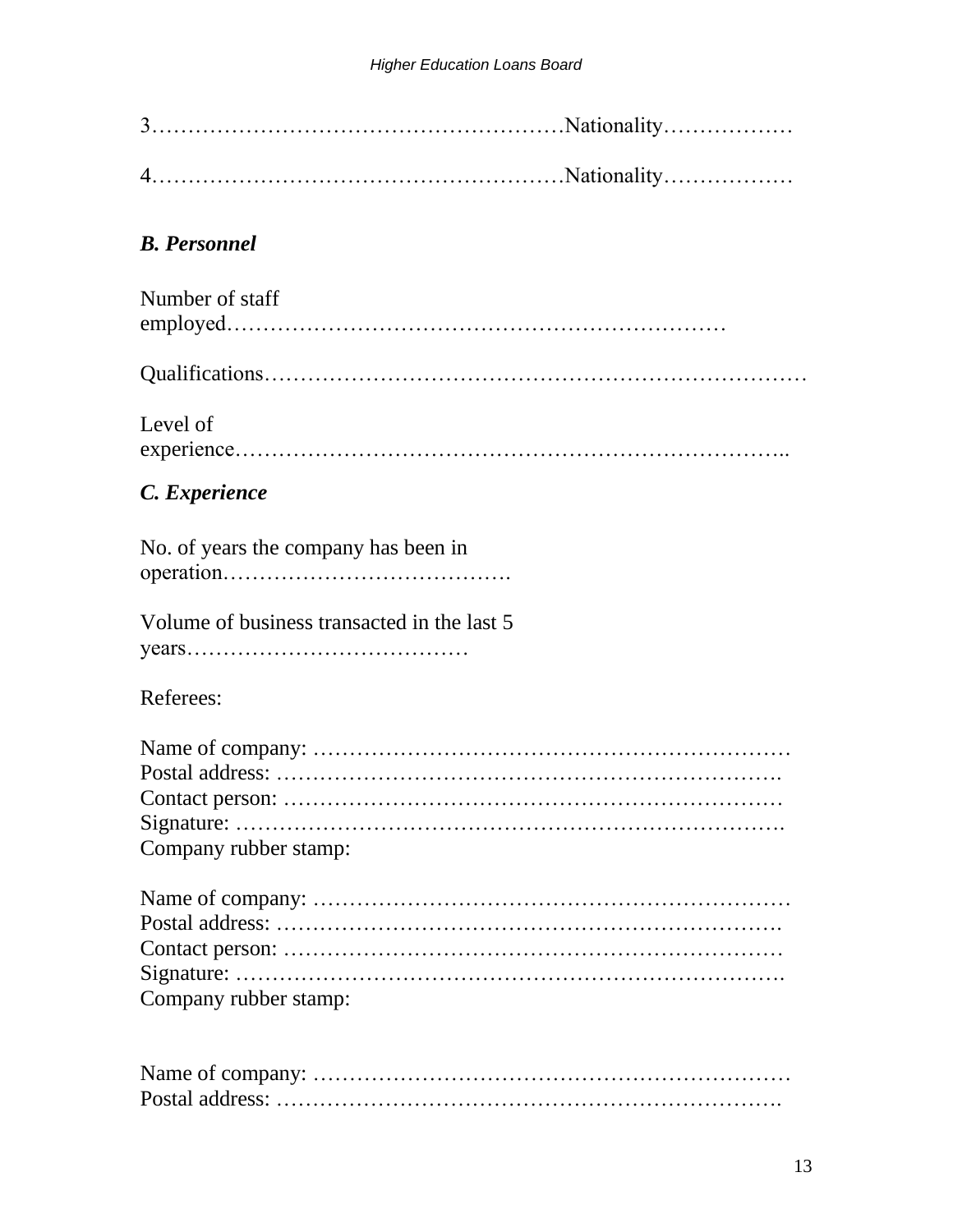Contact person: …………………………………………………………… Signature: …………………………………………………………………. Company rubber stamp: **Scope of clientele - (attach at least three (2) current letters of recommendation from reputable organizations that you have been providing similar services for the last 2 years.**

### *D. Customer service*

Do you have a dedicated customer help desk?………………………………….

Do you carry out customer satisfaction surveys?…………………………………

Do you have a customer technical back up team?……………………………….

#### **NB: You will be required to separately attach a COMPREHENSIVE company profile detailing ALL the requested information.**

## *FINANCIAL*

#### *A. Financial position*

You will be required to demonstrate that the company's financial position is healthy enough to enable you transact business with Higher Education Loans Board.

#### *B. Magnitude of business*

Please indicate the maximum amount of business (in financial terms) your company can handle at any given

time…………………………………………………………

## *D. Credit period*

Please indicate the credit period you are willing to offer HELB…….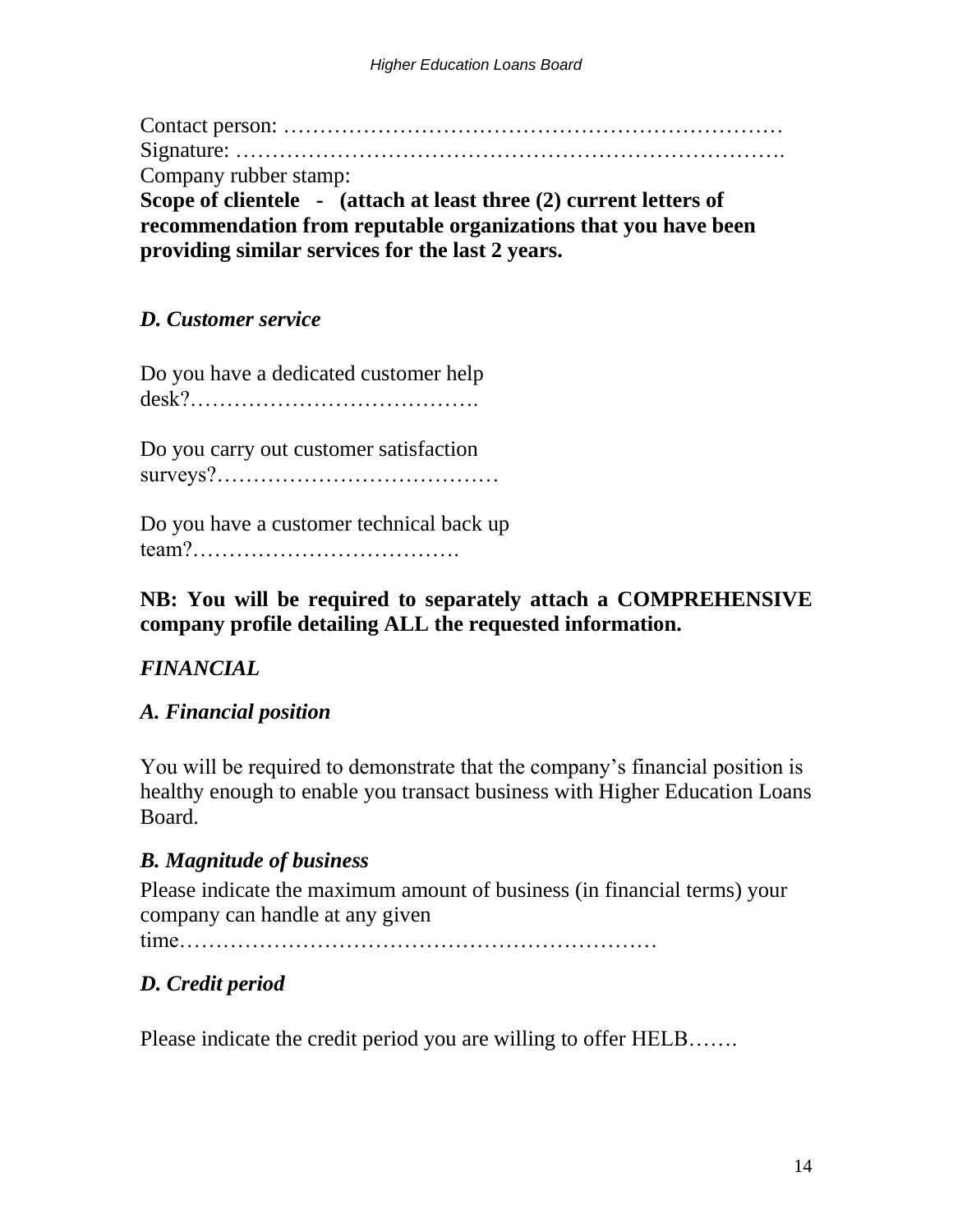#### *E. Annual turnover*

What is your annual turnover?.....................................

## *PROCLAMATION/SWORN STATEMENT*

I / We the undersigned, state that, ALL the information we have provided in this document is correct/accurate to the best of our knowledge and that I / We hereby give Higher Education Loans Board authority to seek any references it may deem vital while carrying out their evaluation. I/We also hereby declare that the company is not debarred from participating in any procurement proceeding.

| Name | Designation | Signature |
|------|-------------|-----------|
| Name | Designation | Signature |
| Name | Designation | Signature |

#### **Official rubber stamp**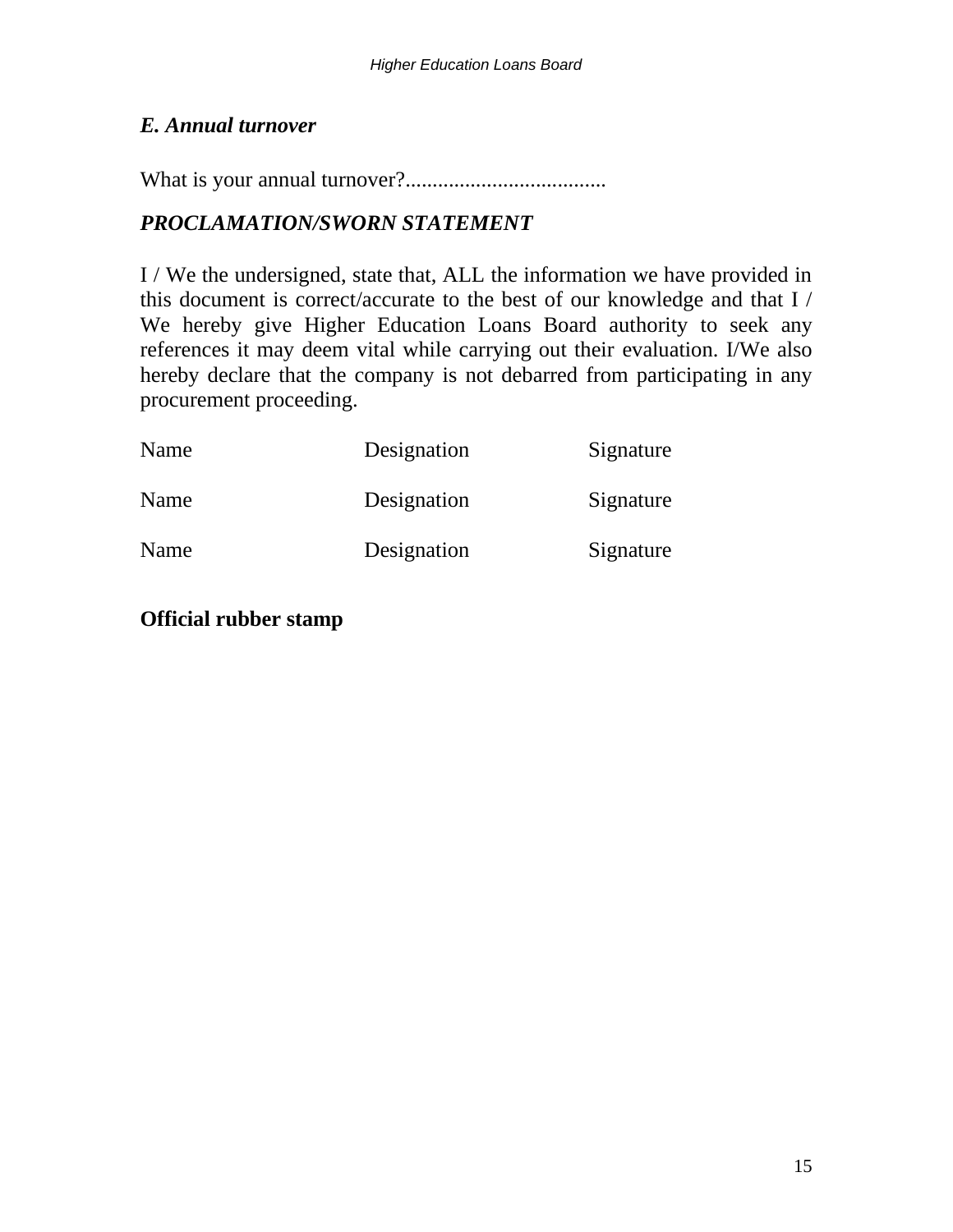## *PREQUALIFICATION EVALUATION CRITERIA*

#### **Mandatory prequalification submissions**

- 1. Copy of the Certificate of Registration mandatory.
- 2. Copy of the VAT/ PIN certificate of the company mandatory.
- 3. Copy of a **Valid** Tax Compliance Certificate from KRA mandatory
- 4. Current trade license/business permit from local County for open category group– mandatory
- 5. Submit a copy of the comprehensive PSV insurance cover for car hire firms. - mandatory
- 6. Copy of AGPO registration certificate for Reserved groups category Mandatory
- 7. Copy of NITA registration certificate for training firms Mandatory
- 8. Copy of IATA registration certificate for air travel agency firms Mandatory
- 9. Copy of NCA registration certificate for construction firms Mandatory
- 10.Copy of practicing certificate for professional bodies Mandatory
- 11.Declaration form must be signed.

Note: Failure to submit all the mandatory documents in the respective categories will lead to automatic disqualification. Firms that meet the above requirements in their respective categories will be subjected to further detailed evaluation in stage 2 as follows;

| $S/no.$ Information required                     | Responsive/Non- |
|--------------------------------------------------|-----------------|
|                                                  | Responsive      |
| <b>Company experience</b>                        |                 |
| -Number of years in operation                    |                 |
| -Recommendation letters (At least 2)             |                 |
| Referees: Submission of filled referee form from |                 |
| your current/past clients                        |                 |
| <b>Company profile</b>                           |                 |
| -Submission of company profile                   |                 |
| - indication of Manpower/personnel capacity      |                 |
| <b>Supplier details</b>                          |                 |